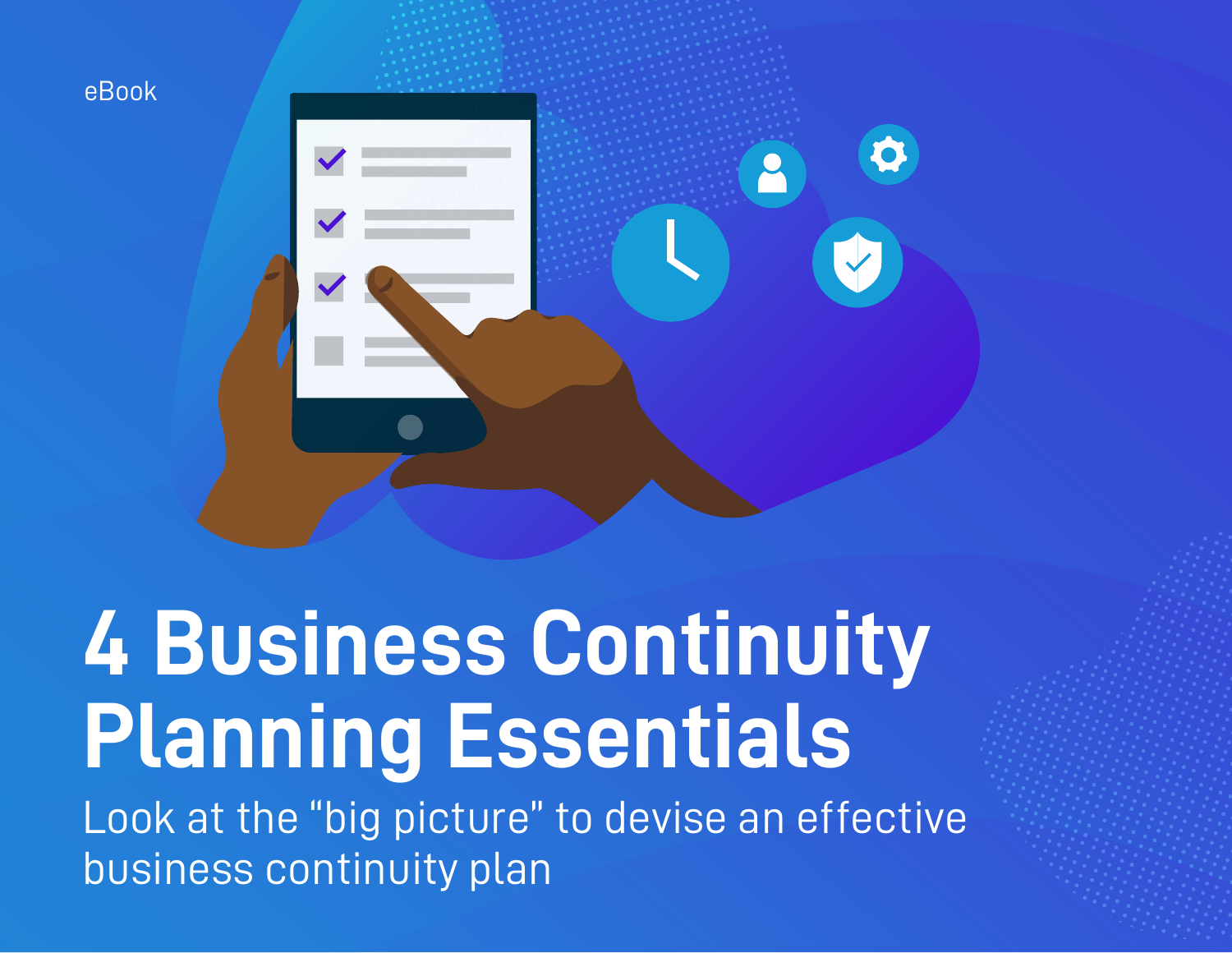## **Introduction**

#### **For a business built to last, expect the unexpected**

By definition, disasters are unexpected - misfortune written in the stars - and hopefully rare. But for a business to survive in the long term, it must be prepared to overcome major disasters and routine calamities. Major corporations may be cushioned by their financial reserves, while a smaller business forced to close its doors during a disaster may never reopen. When disaster strikes, you want to be the exception - the business that recovers swiftly because it was better prepared and more resilient.

In this eBook, we share some of the basic steps businesses of any size should take to protect themselves.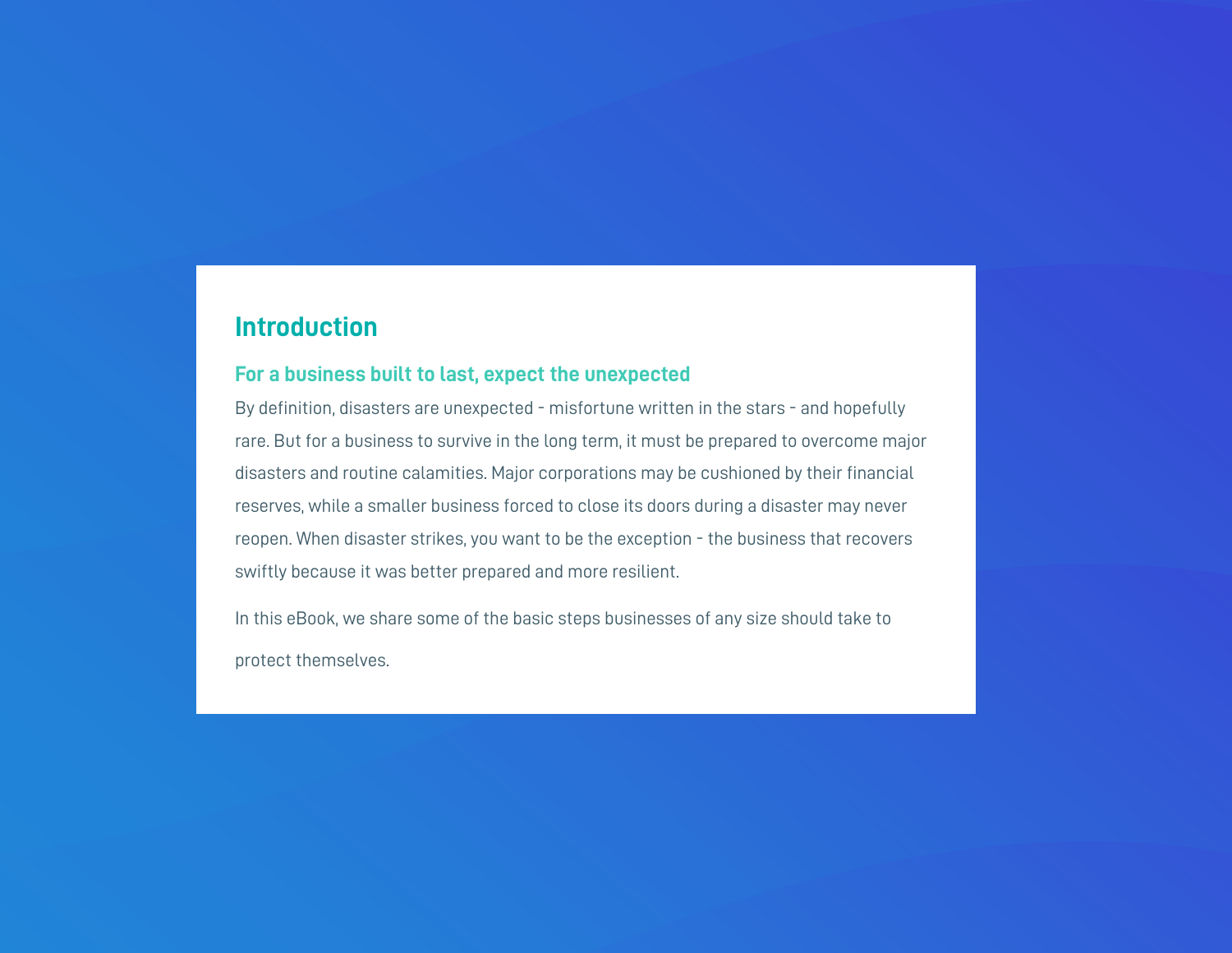# Devising an employee safety and communication plan that works is absolutely essential.



## **1. Ensure employee wellbeing**

Communication during and following an emergency presents a variety of challenges. Devising an employee safety and communication plan that works is absolutely essential. The specifics vary widely from company to company, but your emergency safety and communication plan must address the following:

- How the company ensures employees are safe during a disaster
- How the company conveys essential information to employees following the event

Your safety plan depends heavily on the nature and location of your business. Safety planning for a large manufacturing facility will differ from the planning for a small real estate office, for example. Because of this, it's difficult to provide best practices that apply to everyone. The key is to match your safety plan to the needs of your organisation.

For an effective communications plan, you must gather and document a variety of critical information. Verify that it is easily accessible and stored in a number of secure locations. This should include up-to-date employee contact information (email, mobile and home telephone numbers, emergency contact information, and so on). It should also include a method for contacting employees.

#### **Effective communication**

Email is the easiest way to reach a large group of employees, but if your company's email server is down, you are out of luck. Some businesses employ redundant exchange servers or cloud-based services to ensure email access. Of course, if you are without internet access entirely, you'll need an alternative.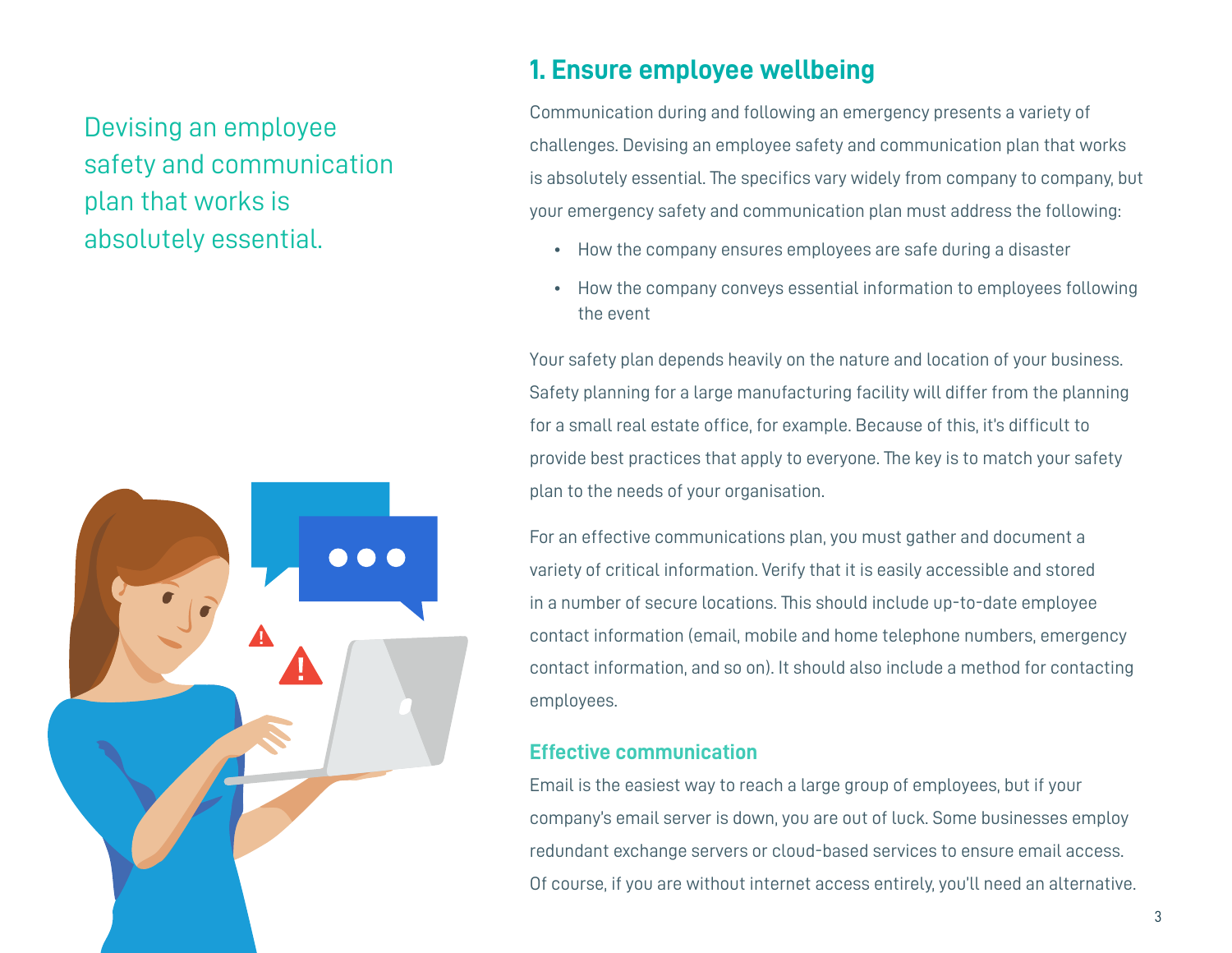Managing customer relationships is obviously critical to the ongoing success of your business.

 $\bullet$   $\bullet$   $\bullet$ 

A call tree - sometimes referred to as a telephone tree, call list, telephone chain, or text chain - is another popular method for distributing important information to employees during and following an event. Here's how it works. A predetermined employee initiates the call chain with a call and/or text to the next person in the chain. That employee contacts the next person on the list and the chain continues until everyone on the call tree has been reached. To be effective, call tree procedures must account for what happens when the next person on the list cannot be reached, ensuring the chain will not be broken by a few missing links.

Alternatively, or in addition to planning for a call tree, you can automate emergency calls with purpose-built communications software and services.

Regardless of the methods you use to distribute information to your employees, your emergency communications plan should provide enough detail that it can be carried out by others if the plan's creator is not available or can't be reached during an emergency. Your plan should also encompass a variety of potential emergency situations. The response to a fire in your facility during working hours is very different from communications following the widespread distribution of a defective product, for example. Emergency communications should be brief and as accurate as possible. Depending on the structure of your organisation, you may want to keep managers updated, allowing them to pass on information to direct reports on a "need-to-know" basis. Again, the specifics of your business dictate the correct approach.

Finally, it is essential to test and update the communications plan periodically. Carry out tests to find gaps in the plan such as out-of-date employee lists or contact information.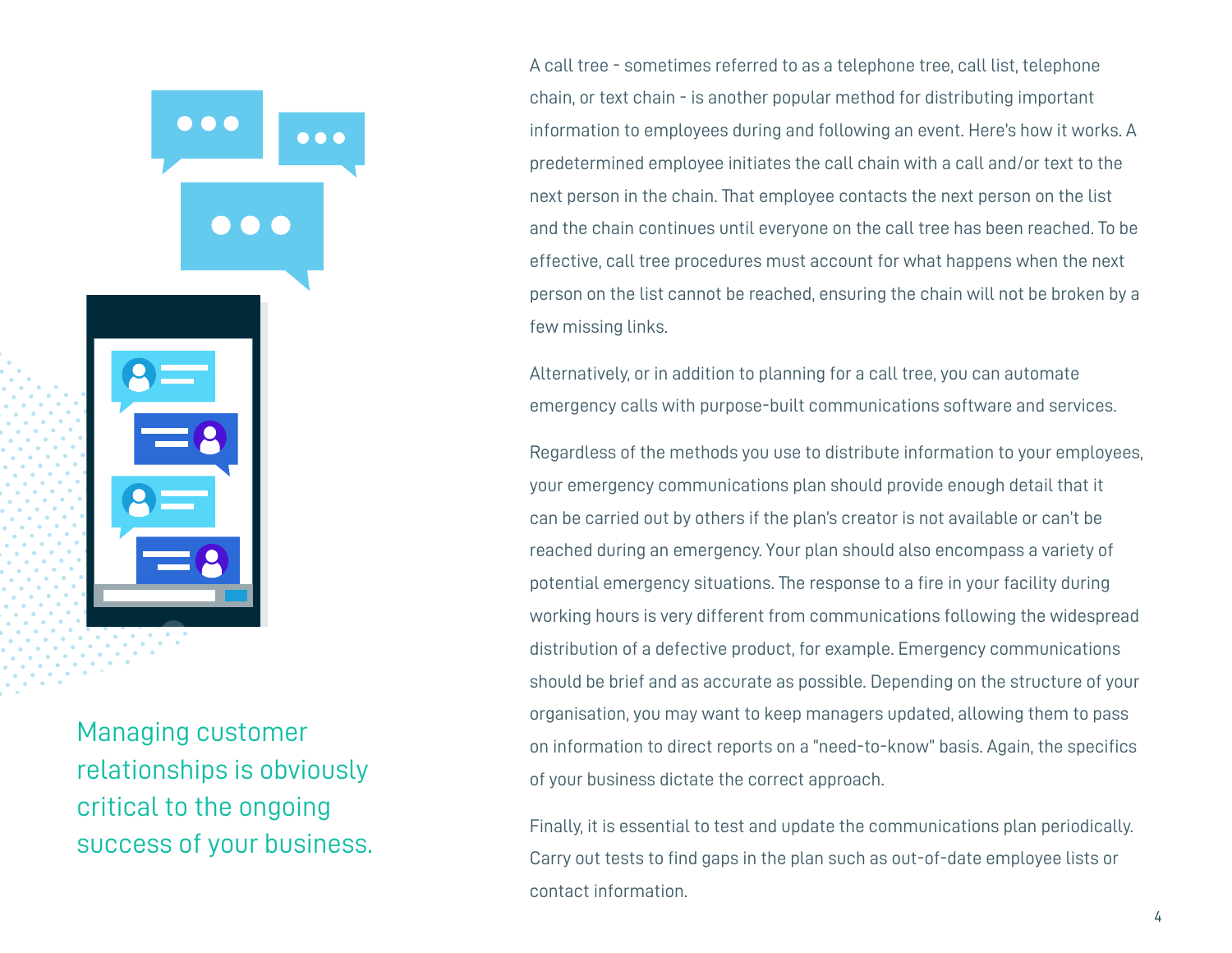## **2. Keep customers in the loop**

Managing customer relationships is critical to the ongoing success of your business. As such, it is important to devise a plan for distributing information to your customers during and following a disaster or major disruption. The scope of your customer communications plan will vary depending on the nature of your business.

Not every glitch in operations merits reaching out to your customers. However, if an event is likely to impact them, you should communicate the details of the issue and explain the steps you are taking to mitigate it. This might mean direct communication to your customers, but it could also mean messaging through traditional and social media. Failure to do so can have a negative impact on the reputation of your organisation.

Take the way Toyota responded to reports of self-accelerating vehicles as an example. Instead of acknowledging the issue and assuring customers that the company was investigating the problem, the company opted to blame the victim by citing user error. The problem was eventually pinned on floor mats, gas pedal design, and faulty electronics. Although Toyota spent billions to replace accelerator components, their initial response created distrust among customers.

You also need to handle a wide array of incoming communications following a disruption. Depending on the nature of your business this could mean support requests, high volumes of email and telephone traffic, social media activity from frustrated customers, media interest - the list goes on and on. Handling any of those poorly could hurt customer loyalty and damage your organisation's image.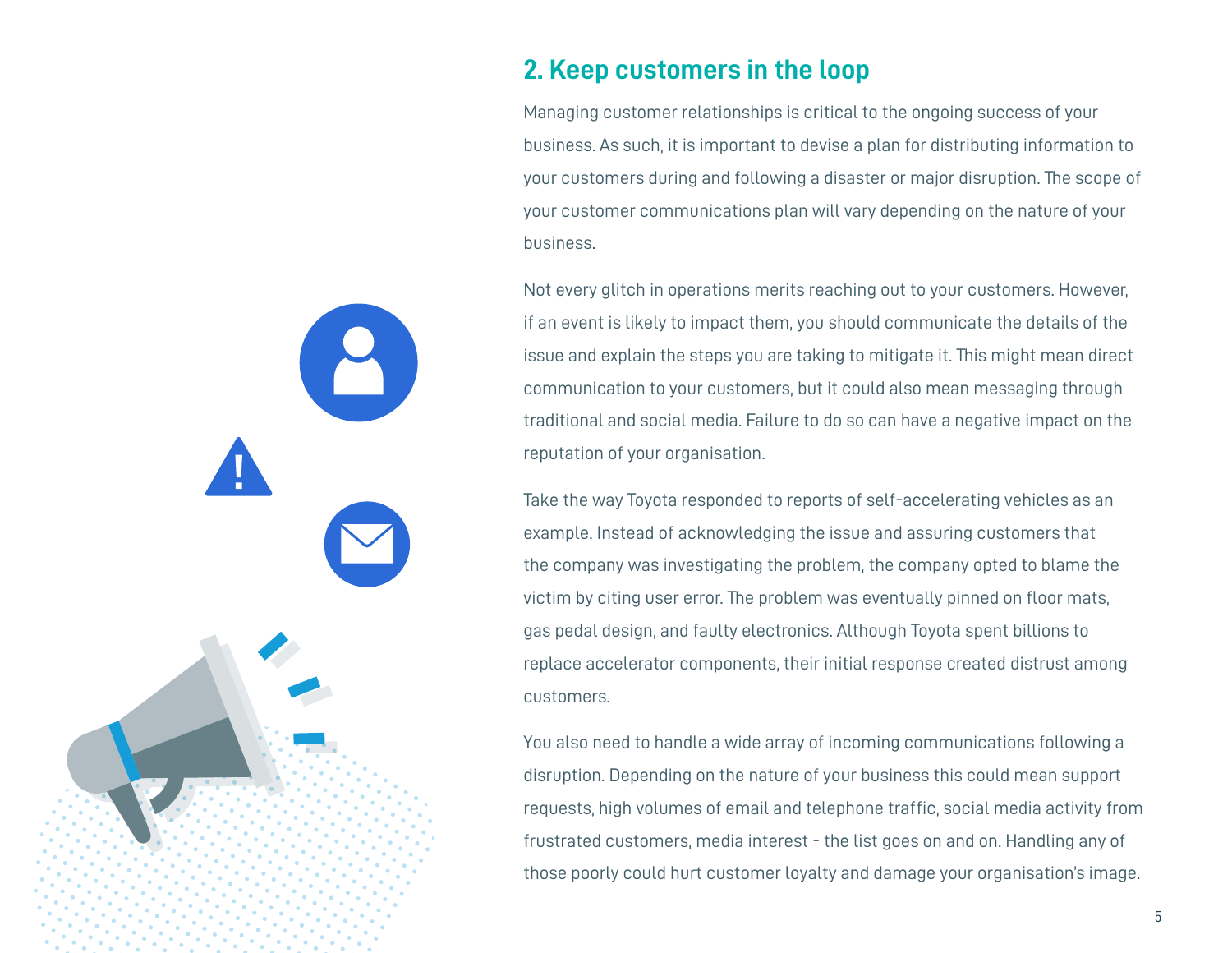

#### **Protect your reputation and brand**

How do you keep your good reputation intact? It comes down to careful preparation. Firstly, you must be prepared from a personnel standpoint.

All customer-facing staff should be briefed and ready to deliver a clear, consistent message. You may want to consider using scripted templates which can be adapted to address various contingencies. Scripted messages can be developed and approved by management before disaster strikes, making it easy to quickly distribute them to customers following a disruption. Limit the need to improvise during a crisis.

You also need to ensure access to a communication infrastructure (telephone, email, internet access). This might mean redundant telephone lines/services, hosted PBX systems, cloud-based email or redundant exchange servers, and so on. Larger businesses may need to invest in a secondary contact centre to manage inbound and outbound communications. A number of vendors offer call centre services, temporary workspaces, and even mobile data centres.

Testing all or parts of your customer communications plan should be considered essential as well. Testing is the best way to identify and resolve customer support weaknesses and communication infrastructure issues.

## **3. Enable IT uptime**

To understand the IT component of business continuity and disaster recovery (BCDR) today, it helps to look at the not-so-distant past. It really wasn't long ago that backup meant daily incremental and weekly full backups to tape or a dedicated disk backup target. Duplicate tape copies were created and shipped off site for disaster recovery - typically to a secondary site maintained by the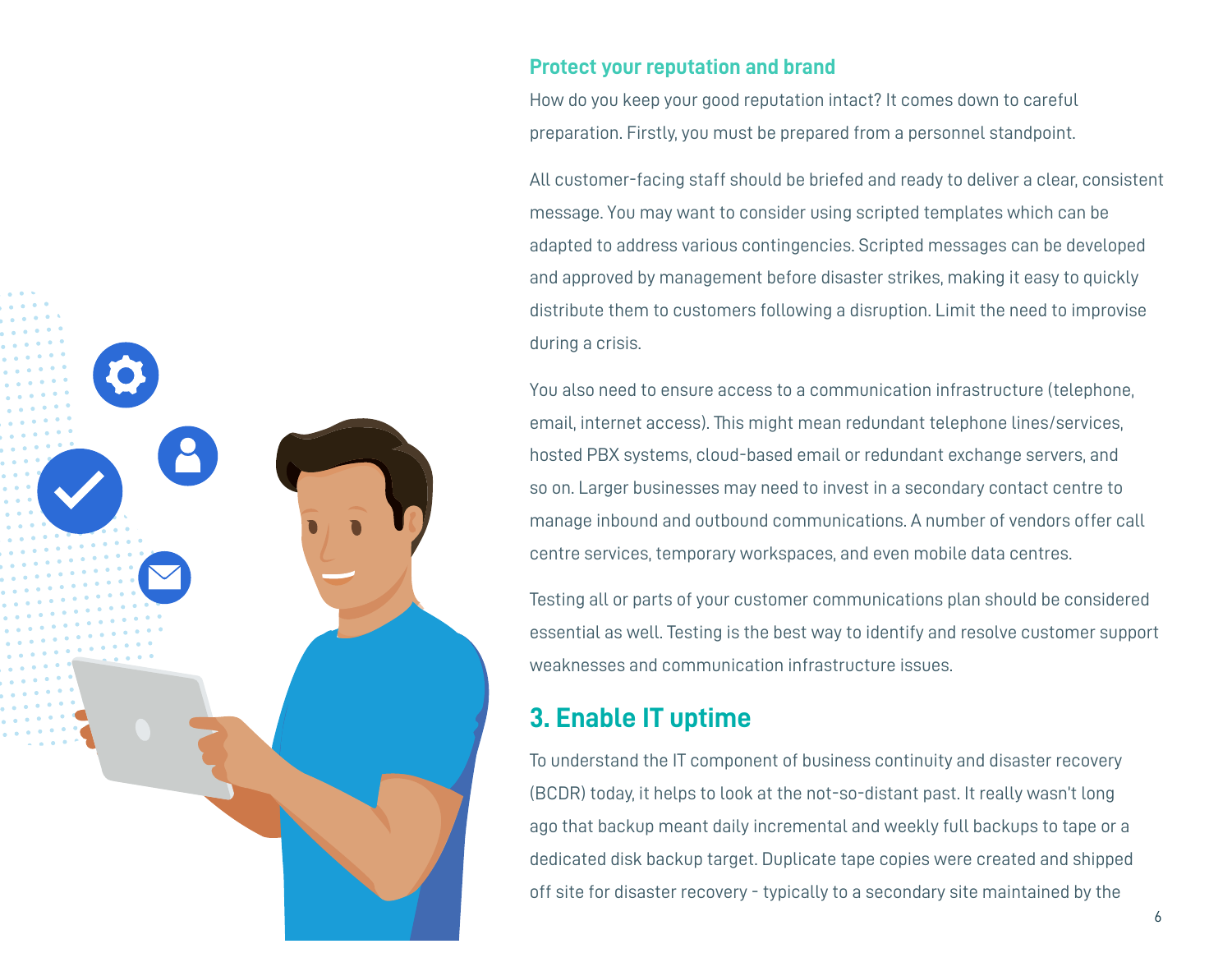

DRaaS offers the failover capabilities of traditional remote replication for a much lower price.

business or to a tape-vaulting facility. Many businesses continue to use this model today, and depending on your recovery needs it may be perfectly adequate.

However, disaster recovery from off-site tapes can be painfully slow. Firstly, you need to retrieve the tapes from an off-site location. Once they are back on the premises, you must load the data onto your backup server before you can begin restoring data and applications to your primary servers. This means considerable system downtime, during which business applications will be unavailable or unreliable and business operations will be handicapped.

When creating an IT disaster recovery plan, it's important to understand two concepts: recovery time objective (RTO) and recovery point objective (RPO). RTO is the amount of time that it takes to get a system restored following a failure or disaster. So in the example above, your RTO might amount to 48 hours or more. RPO is the point in time to which data can be restored following the event. So if you performed a backup at 6 pm each night and a server failed at 5 pm the following afternoon, your RPO would be 23 hours and any data created during that period would be lost. For many organisations, this is unacceptable particularly applications related to generating revenue or serving customers.

For faster recovery, you can replicate data to a secondary site that mirrors your data centre and can quickly take over IT operations. However, this approach requires a massive investment in hardware because it requires two sets of identical servers, storage, switches, software, and so on. Not to mention a secondary data centre facility. Remote replication to a backup data centre allows users to fail over operations to a secondary site in the event of a disaster, which improves RTO - but is beyond the financial reach of most businesses.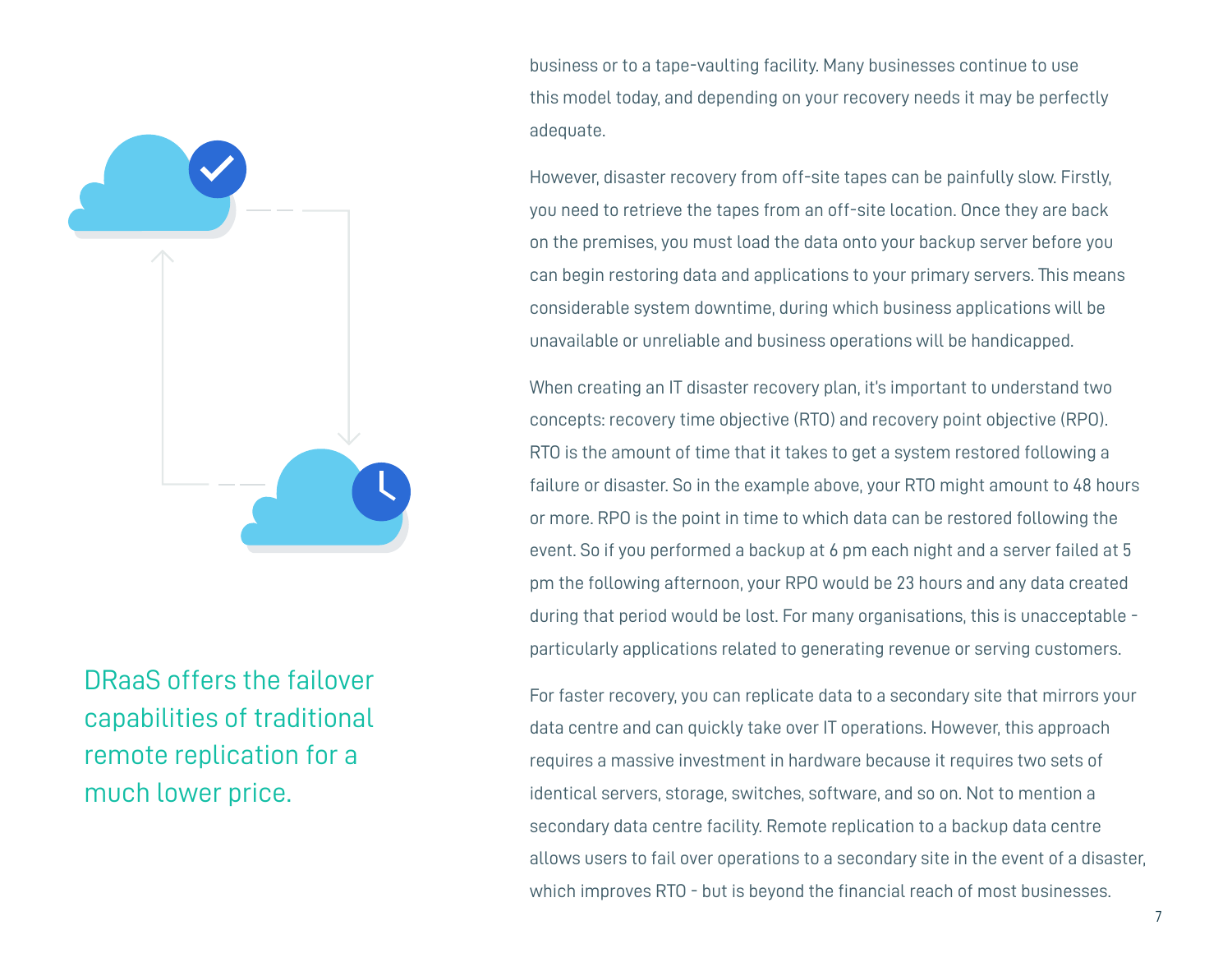

Recovery-in-place dramatically improves RTO because operations can continue while primary servers are restored.

#### **Recovery-in-place and DRaaS**

Advances in virtual server backup and cloud computing have altered the equation, making remote systems recovery cost effective and practical for businesses of any size. Today, users can run applications from imagebased backups of virtual machines. This capability is commonly referred to as "recovery-in-place" or "instant recovery." Recovery-in-place dramatically improves RTO because operations can continue while primary servers are being restored. RPO is reduced as well - snapshot-based, incremental backups at 15-minute intervals are a common practice. Virtual machine images also can be replicated to an alternate site or cloud for disaster recovery.

You can implement this type of system in a number of ways. Many backup software products today can perform these tasks. If your current backup software supports it, you can set it up yourself. If you rely on an older backup software product or you are starting from scratch, you might opt to outsource these tasks. In this model, an appliance is typically placed on the premises for local backup and recovery and data is replicated to the cloud for disaster recovery. Recovery-in place technology lets you run applications from the onsite appliance or from the cloud following an outage or disaster. This is commonly referred to as "cloud disaster recovery" or "disaster recovery as a service" (DRaaS).

DRaaS offers the failover capabilities of traditional remote replication for a much lower price. Businesses typically pay a monthly subscription fee based on the amount of data they are storing in the cloud. Compared with the facilities, personnel, and technology expenses of setting up a secondary data centre, DRaaS is far more cost-effective. However, you should still pay attention to fee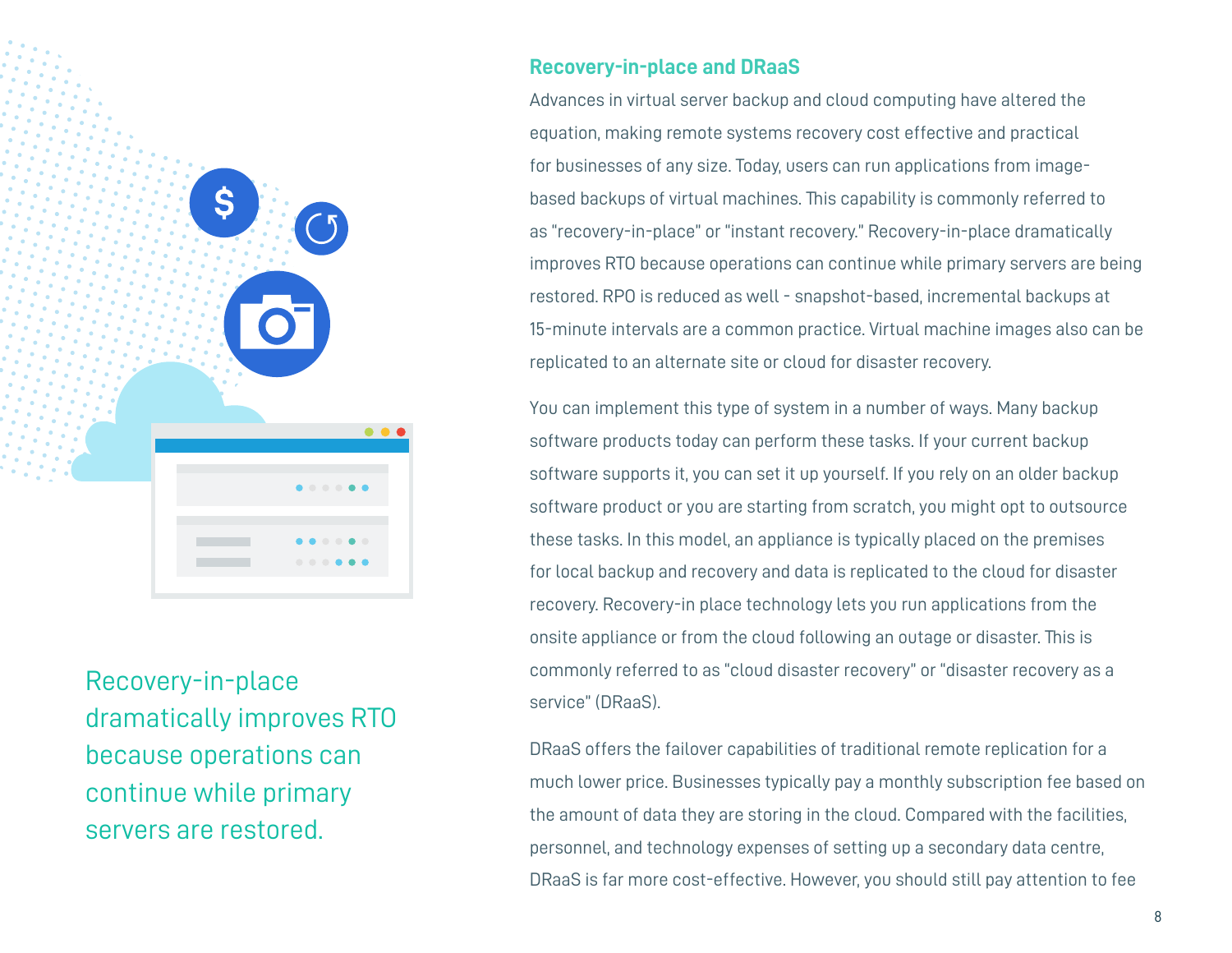structures that may differ substantially between DRaaS options - for example, whether the service provides you with flat-rate, predictable pricing or charges additional fees for the processing power necessary to run applications in the cloud during disaster recovery, which can substantially inflate your costs.

Testing IT disaster recovery plans is essential. Historically, this was a difficult and potentially risky process. Today's technologies and services have greatly eased the testing process. Because of the ease with which virtual servers can be created, users can set up DR test environments without the risk of harming production systems. Some DRaaS providers even perform DR testing for their clients.

### **4. Keep business moving**

As noted above, many organisations today have limited tolerance for downtime. If your employees do not have access to essential applications and data - or public-facing applications are unavailable when customers are trying to access them - productivity and revenue will plummet. While this sounds obvious, many organisations do not attempt to calculate the actual costs of downtime for their business in any detail. You can do that now using Datto's Recovery Time and Downtime Cost Calculator. Here is an example, created using that calculator.

Let's say your business has 100 employees, and on a typical day, the average hourly revenue is \$1,500. In order to perform daily tasks, employees need access to email, a large database, and a variety of file-based data. Let's say the sum of this data amounts to 2 TB. You perform an on-premises incremental backup at 6 pm daily, and this is replicated to a cloud backup service.

9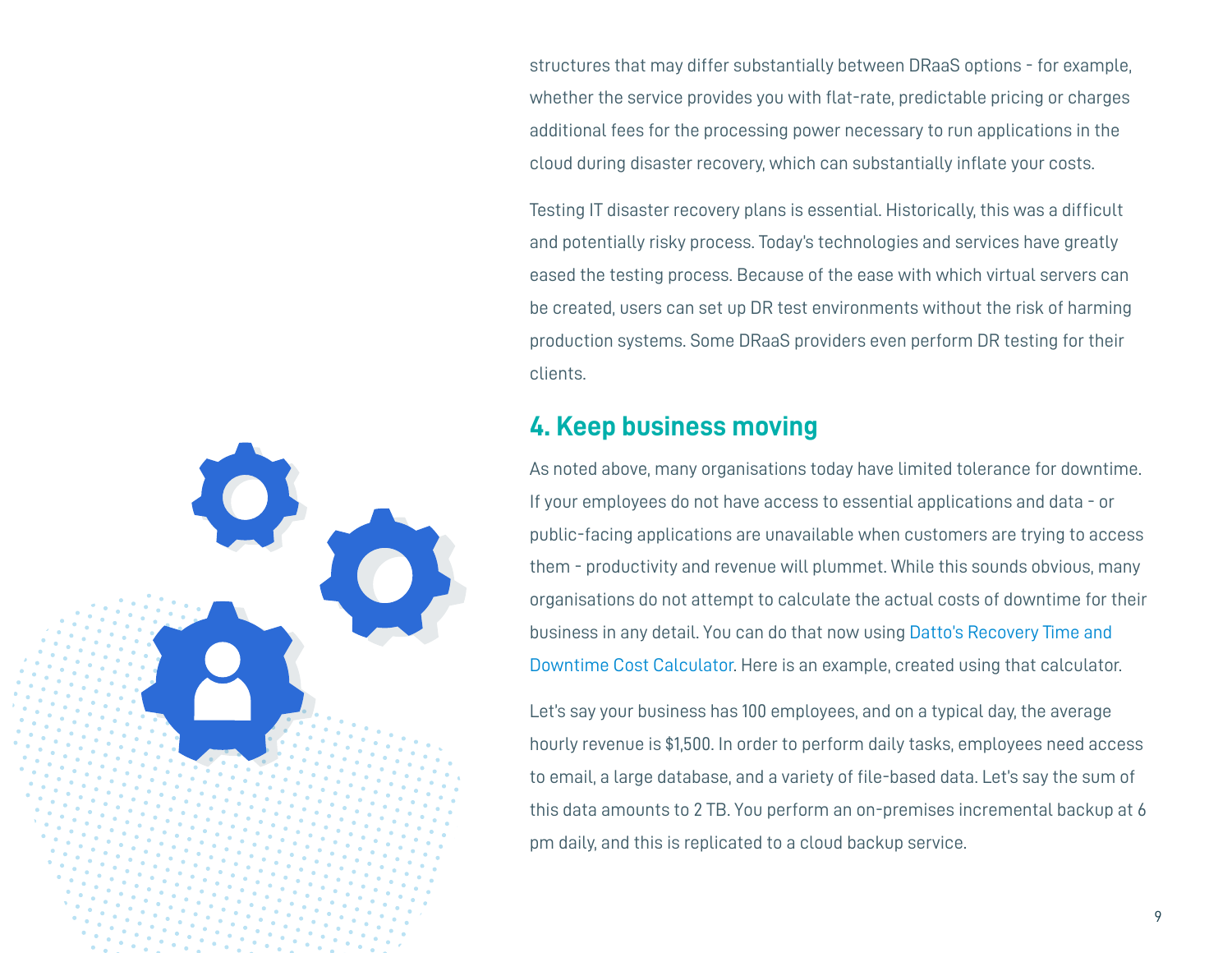Given these parameters, a full restore from a local backup would take 8.5 hours, and downtime would cost your organisation \$34,000 in lost revenue.

When you look at restoring 2 TB from a cloud backup following a disaster, the picture is considerably bleaker. To restore that same 2 TB from a cloud service would take 6 days, 9 hours and 42 minutes. The cost to your business in lost revenue would be \$614,800. These numbers will vary widely from business to business, but this example clearly illustrates the importance of being able to continue operations while primary servers and storage are restored.

#### **Continuity of operations**

Downtime is just one factor that can impact your bottom line. Again, there is a broad spectrum of possible considerations depending on the size and type of your organisation. However, the following applies to many businesses.

**Insurance** - Insurance is an important factor in your recovery effort. For example, let's say your business has numerous warehouses full of goods awaiting distribution at any given time. The cost of replacing goods in the event of a fire or flood could be massive and severely impact your ability to continue operations. So it is essential to select the proper insurance coverage for your business's specific needs. Beyond that, it is also critical to document all insurance information including policy details, login information, the process for filing claims, and so on.

**Training** - It's likely your business will identify employees as critical to the recovery process. This might mean executives, department managers, and IT staff. Whatever the structure of your business, you will need to define business continuity roles and responsibilities. Cross-train staff on essential tasks, in case a critical employee is unavailable following the event.

10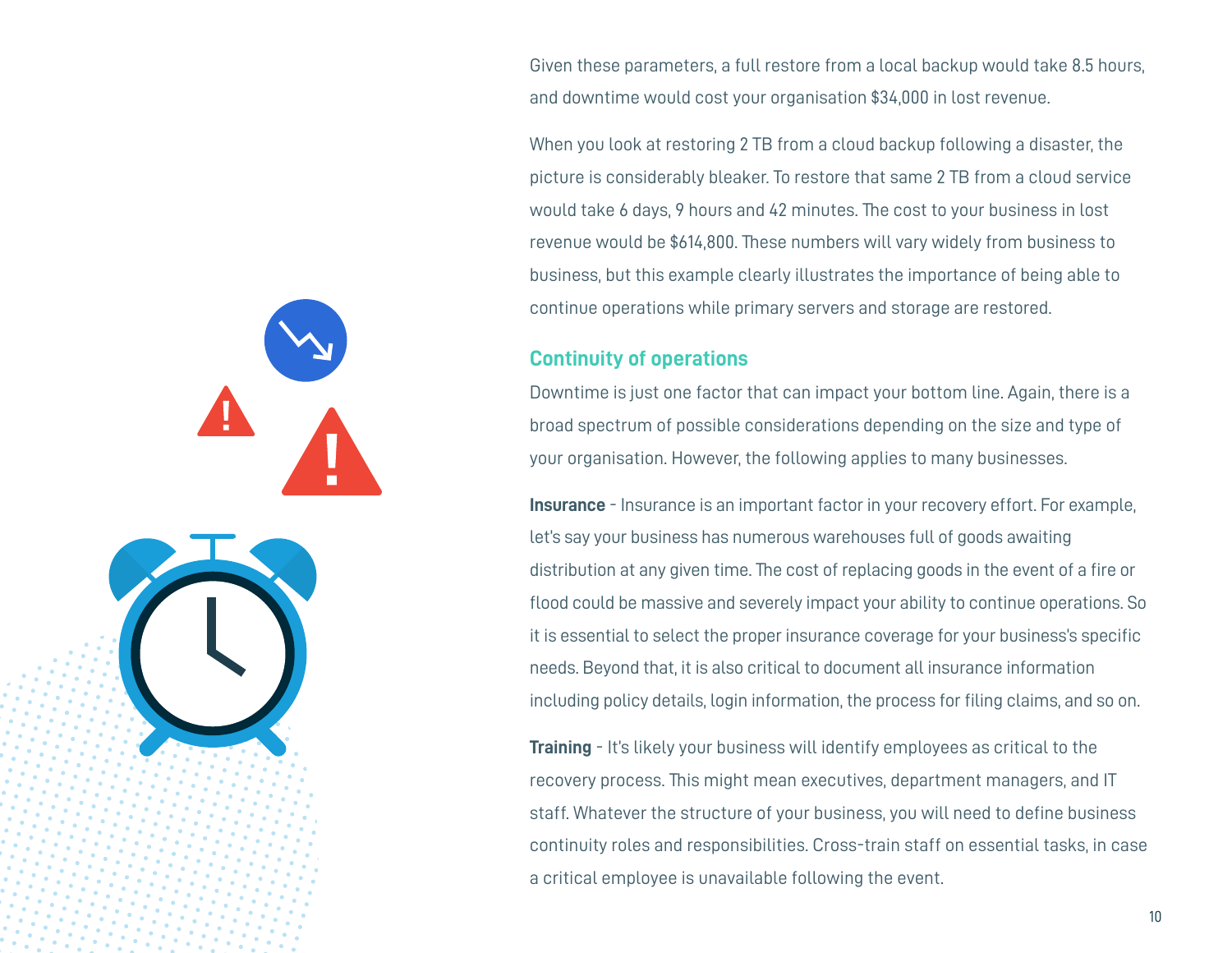## Evaluate the facility or facilities in which your business operates for their resiliency.



**Facilities** - Evaluate the facility or facilities in which your business operates. Considerations might include but are not limited to:

- Appropriate fire suppression systems
- Generators capable of powering essential equipment
- Uninterruptible power supply systems for critical servers
- Surge protection systems
- Alarm/intercom systems to alert employees of emergencies

**Dependencies** - It is important to consider dependencies within and especially outside of your organisation. Let's say you are in the business of manufacturing medical devices. You might source parts from a variety of vendors - possibly worldwide. Let's say one such vendor suffers a flood or fire and production comes to a halt. This could limit access to the raw materials you need, directly impacting your ability to continue operations. Your business continuity plan should offer solutions to mitigate these issues - for example, identifying multiple suppliers or stocking up on essential parts.